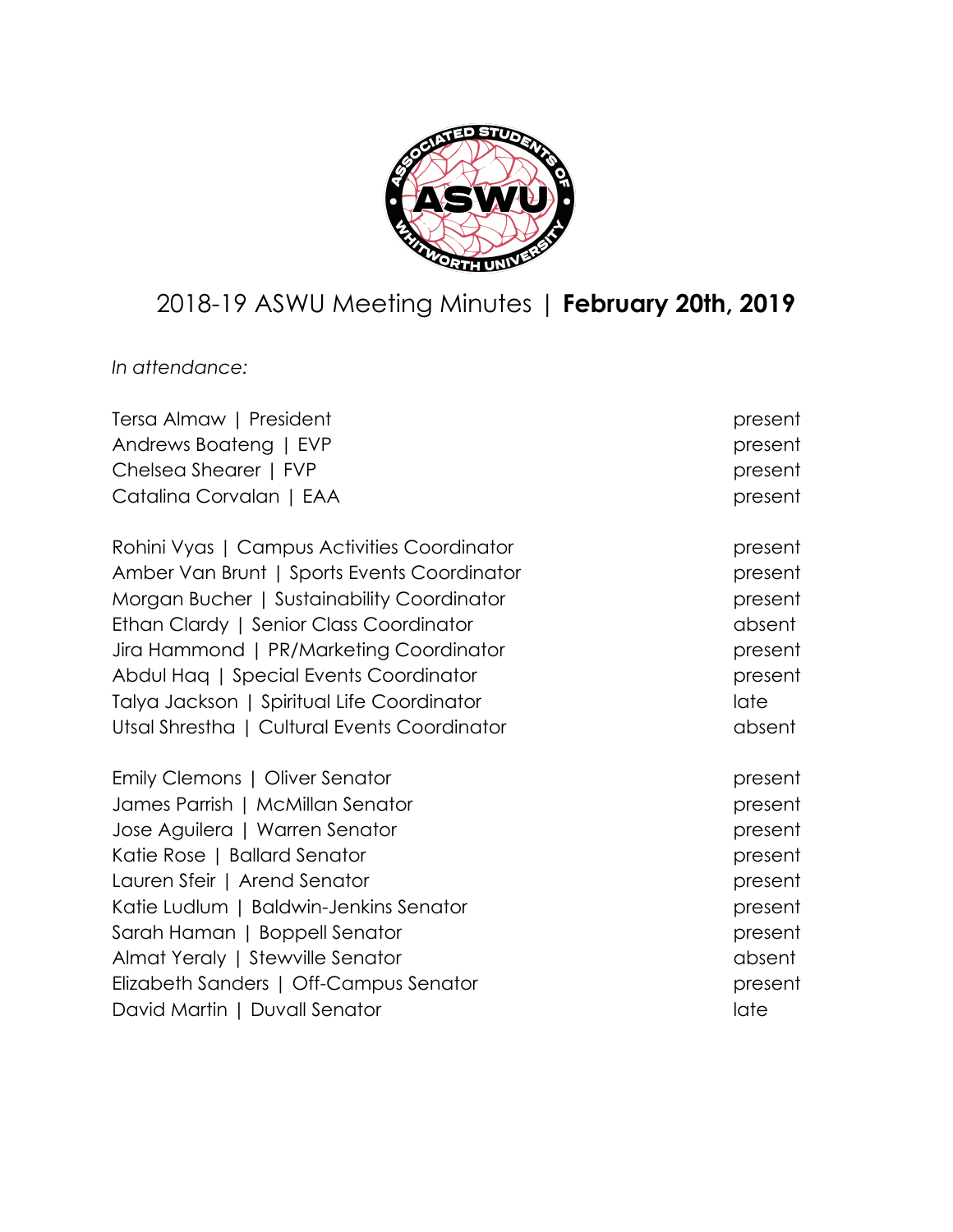| Pema Tshogyal   Off-Campus Representative                    | present |
|--------------------------------------------------------------|---------|
| Erik Blank   Off-Campus Representative                       | present |
| Grace Schmidt   Off-Campus Representative                    | present |
| Christopher Clay   Arend & Boppell Representative            | late    |
| Mitchell Anderson   Baldwin-Jenkins & Stewart Representative | late    |
| Gracey Gonzalez   Duvall & Oliver Representative             | present |
| Ehizogie Agbontaen   Warren Representative                   | absent  |
| Karen Sobtafo   Global Engagement Representative             | present |

Meeting brought to order at 5:00 PM in ASWU Chambers. Mission Statement read by Katie R. Minutes from 02/13/2019 approved unanimously.

## **FVP Updates Capital and Unallocated**

 $\overline{\phantom{a}}$  , where  $\overline{\phantom{a}}$  , where  $\overline{\phantom{a}}$  , where  $\overline{\phantom{a}}$  , where  $\overline{\phantom{a}}$ 

**Chelsea**: Unallocated: \$11,732.56 Capital: \$18,061.42

## **Speaker Proposals**

## **Students for Life: Timothy Brahm**

**Chelsea**: I want to open up the discussion for speakers, I sent an email with information on their application by clubs.

**Lizzie**: So, we researched Timothy, and he seems like a nice, cool person, he has a background in philosophy and this might mean he's good at facilitating conversations. Would be good to bring him to campus, I also watched some of his stuff, seems like a nice guy, cool.

**Erik**: Also, it said in the bio blurb that the main goal is to open conversation, and dismantle tension, could be beneficial for school.

**Sarah:** I read some of his blogging, articles he published, and his diction and rhetoric seemed like he was wanting to understand others, instead of being rude. That is great to see, in favor of bringing him.

**Lizzie**: move to approve Students for Life speaker. **Erik**: second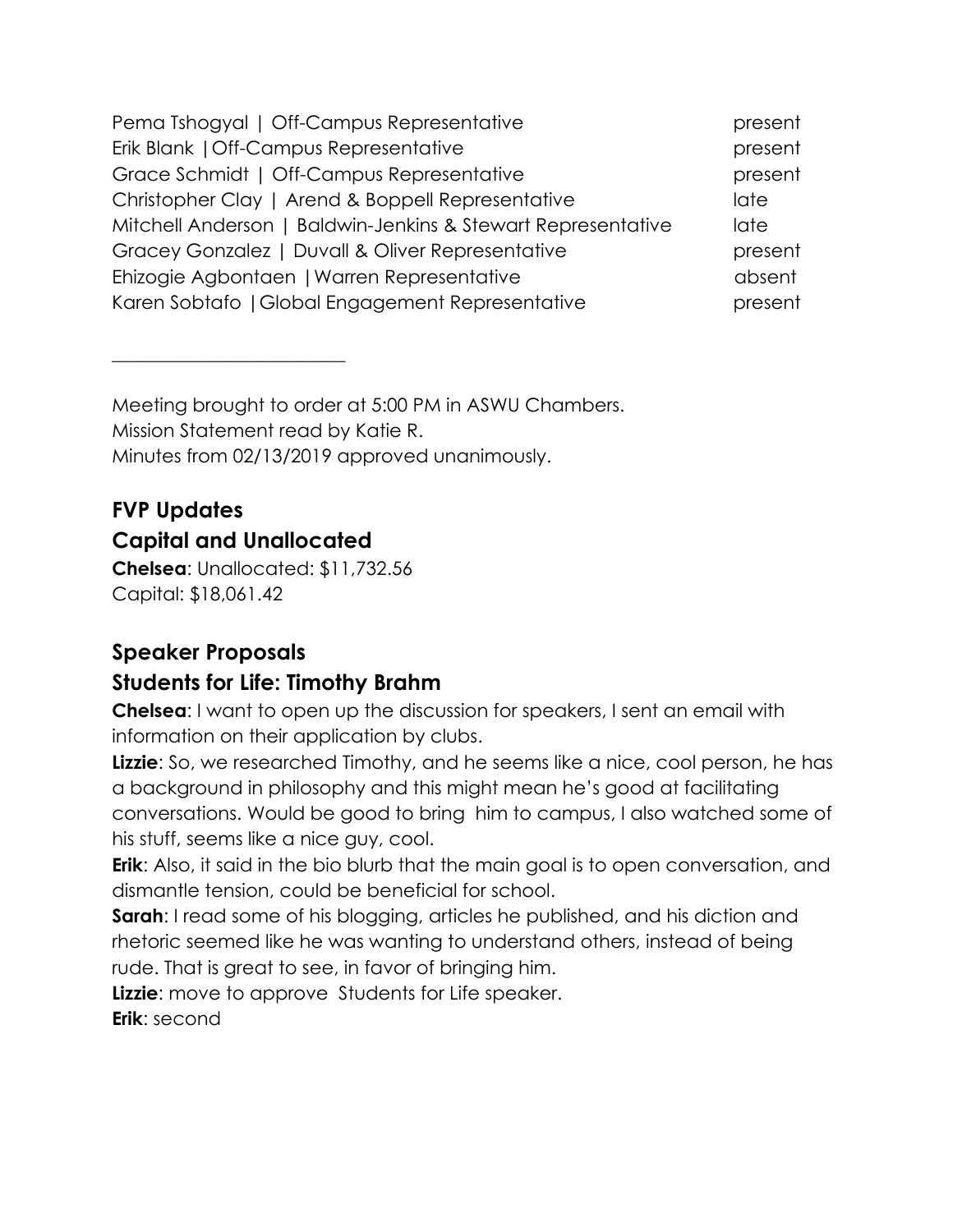#### **Motion to approve Students for Life Speaker Approved**: 12 **Abstained**: 4  **Opposed**: 0  **Motion passed.**

#### **Pride Club: Austen Hartke, Emily Joy, Kevin Garcia**

**Chelsea**: pride club will have a panel, because I doubt they'll have 3 people overlapping at same day and time. So, thoughts? Anybody want to say anything?

**Jose**: I know more about Austen, and Kevin Garcia, and they are really educated, from what I've seen, will offer cool perspectives. Kevin Garcia is a gay Christian man, and Austen is a trans Christian, so it's important to see what he sees, perfect for event.

**Katie R:** motion to approve speakers. **Jose**: second.

#### **Motion to approve Pride Club Speakers**

**Approved**: 14 **Abstained**: 1  **Opposed**: 0  **Motion passed.**

### **Club Updates**

### **Young Americans for Freedom**

#### **Alana Rushing | arushing20@my.whitworth.edu**

I'm the new vicechair, in January, we had new leadership. Secretary Rachel Boone, Chair Lauren Sagvold, and Social Media Coordinator Leah Meyer. We have two treasurers, Sam Cuentes and Tim Harris.

We had two, since one is good for fundraising, another good at finding donors, Trying hard to find new donors for speakers. One speaker might come, hopefully early April. Will worry about advertising once we lock in speaker, and take care of logistics. We're taking advantage of tabling at HUB, one event is celebrating Reagan's birthday, gave out cupcakes, everyone who stopped by was pretty happy. Also had ads for sign up sheet. Focused right now on campus activism, and sharing the knowledge of the club.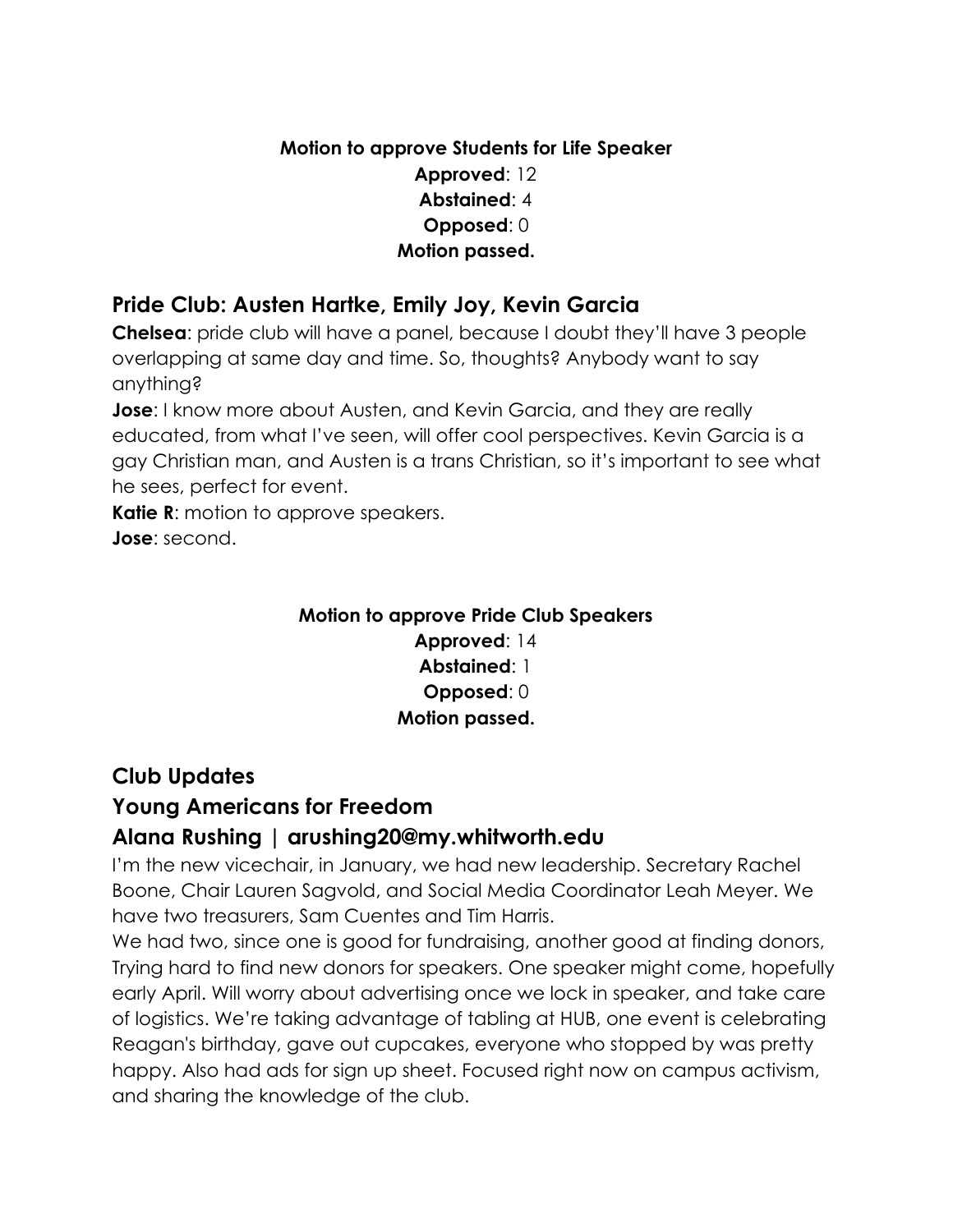**Abdul**: Which speakers have you reached out to?

**Alana**: Thinking of lots, and reached out to them, still waiting on hearing back.

## **CHAOS**

### **Deena Oubari | doubari20@my.whitworth.edu**

CHAOS stands for Chemistry and other sciences. We had a club meeting last saturday over events in spring. First is study hall, hosting in 1st floor of Rob, upperclassmen helping the lower classmen--Feb 28. We are doing a registration event March 14 with Pre-Med, going over 4-yr plan mainly for lowerclassmen. Last event is Springfest Booth, with our nitrogen slushies, hopefully this year they'll be better. Working on a new recipe. Over Jan term, we volunteered at girl scout event, booth on cooking with chemistry.

Currently in the process of chartering with American Chemical Society, which benefits us by gaining more insight with national chemistry projects. We need volunteers for this science event, if you know anyone interested, let us know. Questions?

**Katie R:** When is the registration event?

**Deena**: Reg event is March 14, times will be posted later. 1st floor ROB.

### **Pre-Med**

### **Brady Patterson | bpatterson20@my.whitworth.edu**

Hello, I'm Brady, repping pre-med club. Met last friday, discussed events for spring. Our Jan term was stagnant, not ton of events, pre med students were everywhere. Did have Loma Linda come in January 23rd, helps pre-med, pre dent, pre health, all majors. Events coming up is Creighton University, someone from admissions. He'll be able to be here the whole day, 30 mins 1-on-1's. Later, he will do a presentation. March 14, we will have the registration event with CHAOS club, good time to build community, familiarize with everyone, if you or someone needs help, super helpful. Western U Med School, based in CA, although they do have campus in Lebanon, OR, super informational. One of the biggest things was the Mentor-Mentee program, started last fall. Mentors, upper division usually, are matched with mentees based on major and track. We have over 200 mentees, 16 mentors, pretty large. Have had students ask questions so we'll do another event, students can talk to each other, not just email. Talked to Dr.Putzke, who did a gender talk with Dr. Cheney, on what we know about gender from bio standpoint, and what biology knows, just for staff, students couldn't go, but interested, so he's willing to do it in april. Questions?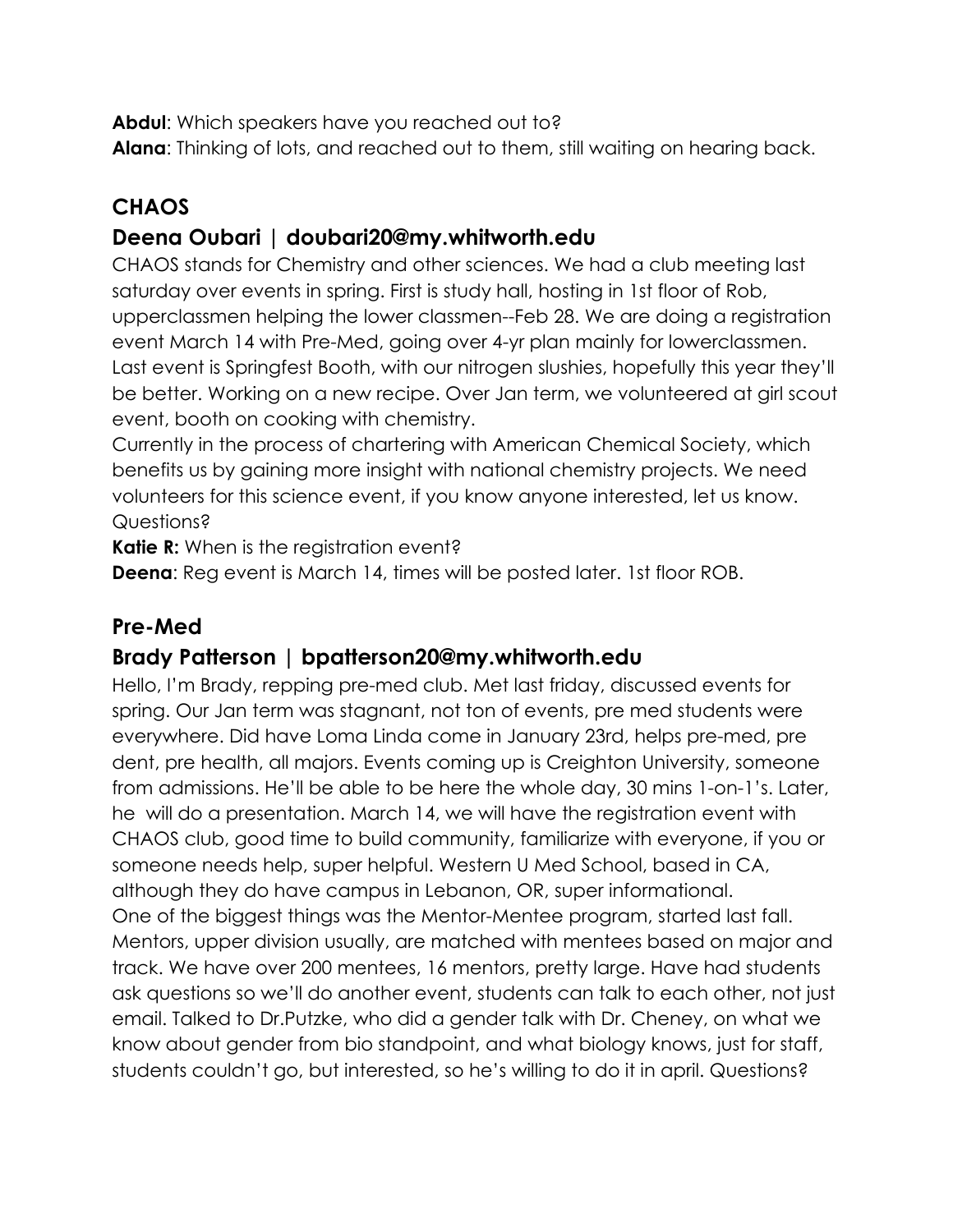### **Chess Club**

## **Robert Rutherford| rrutherford20@my.whitworth.edu**

We just got chartered. My name is Robert, I'm the president. We have a weekly newsletter, an email with some puzzles, recent updates, developments of club. Ask to sign up during meetings or let me know.

Just one poster so far, straight forward, get people to come, it has been a success. Appetizers, some food, gathered crowd, and 10 people were added in list, 30 total. Meetings are Thursdays 5-7PM, we teach people if you don't know, and Sunday, 3-5PM, tournaments. 6 people come, I came in 2nd.

I was speaking to president of Gaming Club, said we could have tournament at Whitcon, having more than 6 people, though, I'm thinking 20-30.

Thinking of doing tournaments doing primetimes, residents and RA's interested, now we have budget too. Questions?

**Ji:** Can you read that, from powerpoint?

**Robert:** So this player says "I love chess! The contest of minds struggling to best one another in the battlefield… It is thrilling to imagine these two armies joining in combat, fighting to achieve victory through will and cunning!". So we cut to the cartoon players, and the pawns saying "Your Majesty, the enemy has surrounded your position, we fear that there may be no escape", and we see how on the other side, there's only a single horse and a castle and a king, to which the army says "Yep, let's surrender". Basically how chess goes.

## **EVP Updates**

## **CBS Ratification Meeting**

**Andrews**: So CBS, some meetings are happening this week. This is a chance for residents who didn't attend first meeting and want to change what was decided and voice concerns during ratification. Senators, get me the info that was decided by Friday, great. tomorrow

## **ASWU Constitution Ratification Vote Update**

So what's next. Tomorrow. Anyone know what is happening tomorrow? Assembly, in chorus: Constitution Ratification Vote.

**Andrews**: It's a big day, in chorus, hopefully we will make history by changing the constitution. Voting will be from 8-10pm. Not Lied Square, but close to Llied square. So basically encourage people to vote. Also, I have sign ups if you all can do the voting booth, wonderful.

## **Constituency Reports**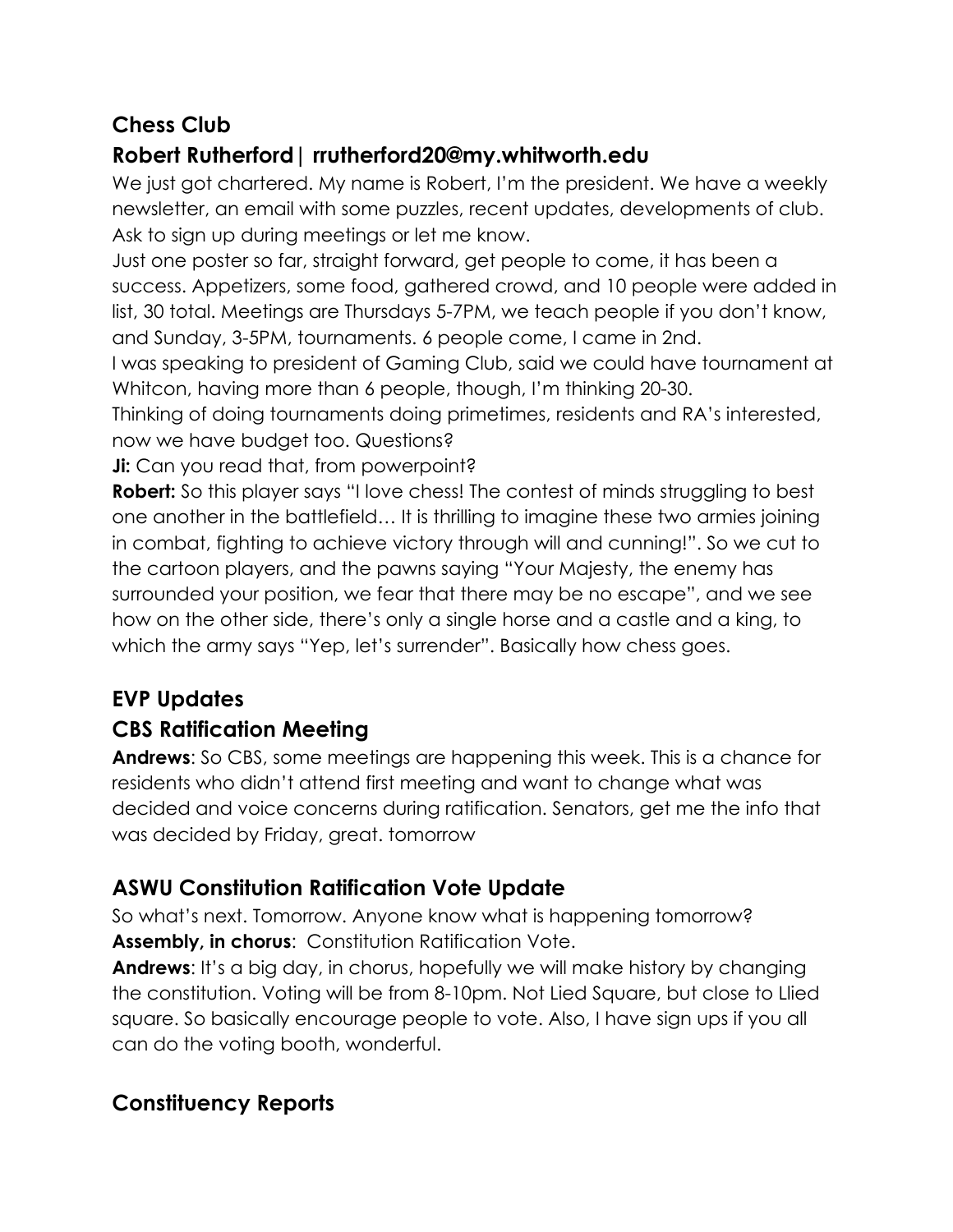I've received some, thank you, James. **James**: I got you, you said raw data! **Sarah:** mine's was pretty. **Andrews**: So yeah, send me the condensed and raw data, by Friday, report should be 40% of constituency. Anybody with questions?

#### **Job Shadowing**

Happening next week, this is applying for ASWU, encourage them to connect with whoever's position they're trying to take. Come during office hours, talk about their lives and what they do. Ask questions, talk to me about that if you need help. It'll be super chill.

### **Student Highlight**

Have Munya, he's part of the Unveiled crew, does amazing work, very social. Give him a shoutout.

## **President Updates Faculty Lectures**

**Teri**: Faculty are having pop up series of lectures, so first is on Feb. 25 on blackface, and how it was racist back then and now. Senators, anyone who wants to be part of it, come through, so we don't just have conversations, and these conversations don't just die off.

### **Austin Channing Brown Follow-Up**

So there'll be a follow up to the talk, a series of questions, from 6-7 in MPR, on things talked in book, and in her lecture, and what's happening on campus, and have conversations, if you didn't have time to talk about it last night.

## **National Survey of Student Engagement**

For seniors and freshman, this would be a survey, where you talk about your experience and what we do better, and what they're doing good, and what needs improvement. If you wanna know more, let me know, but this survey will be open from Feb 14-March 13, and students submit this survey for gift card, **Jira**: How much will it be?

**Teri**: \$25, I didn't set the price.

**Teri:** Senators, remind your residents of this.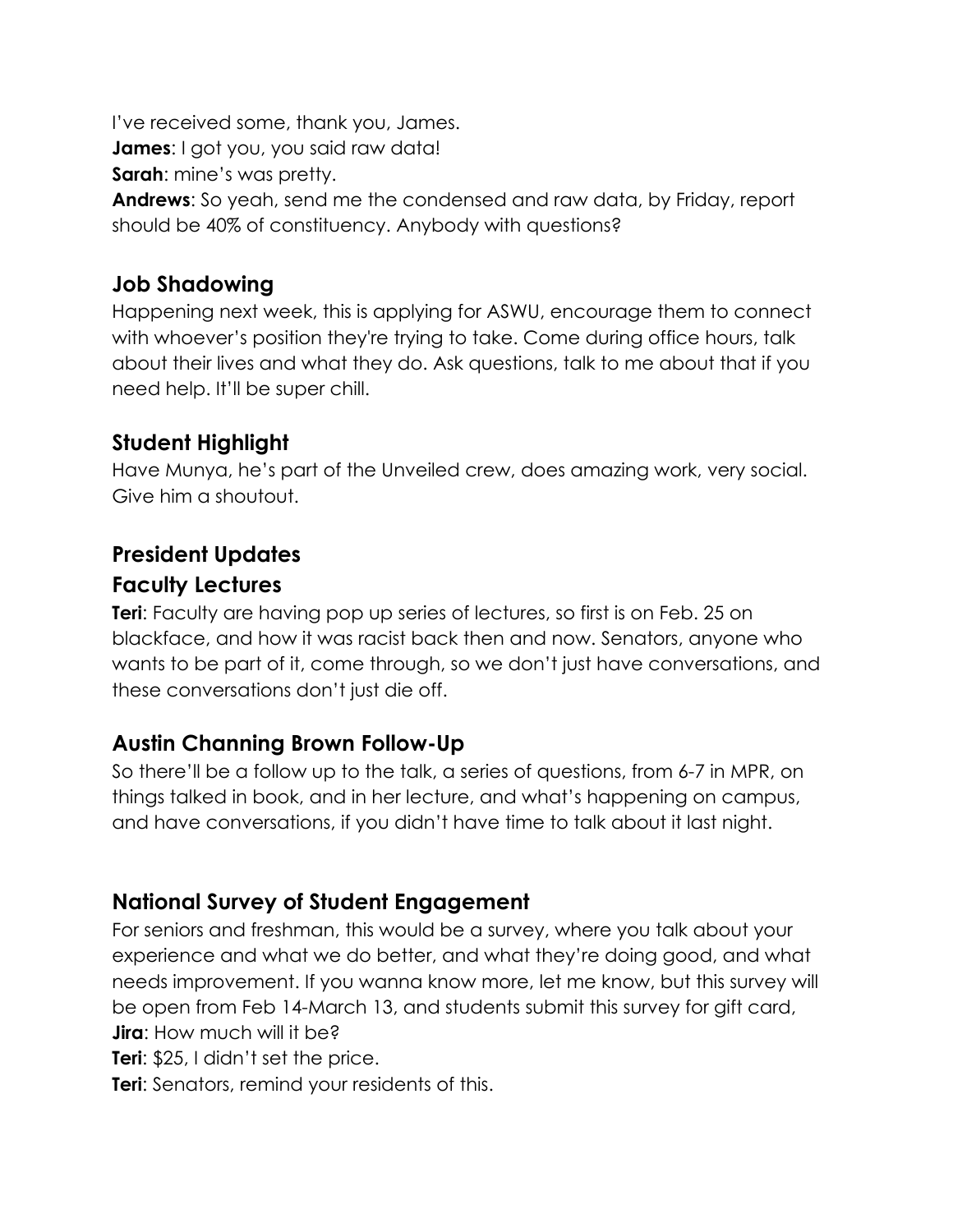### **Gospel Explosion**

If you liked Unveiled, there's something similar, free for all, this Friday in Chapel.

## **Upcoming Events Nature Open Mic**

**Morgan**: March 7th, 7:30-9:30PM, in Mind & Hearth. I'll have coffee, cookies, and we are having people share poetry and short story, working with emily on whitworth rounds. Doing an art display, reused materials. Prize for best artpiece, and raffle for open mic participants. Price basket, annual discover past, reusable notebooks.

## **Unplugged**

**Abdul**: so, today I found out, that I can't have it March 15th, because of the Luau. It's tragic, I will let you know the new date by tomorrow, might be March 14, a Thursday, not sure, so please include in bold letters so that everyone knows it changed, because I've advertised March 15, I'm still taking sign ups though--residents with talent contact me, since last time, lots came afterwards saying they didn't know about it. Questions?

### **Diversity Monologues**

**Teri**: Is Utsal here? Absent. Well, it's March 12, pretty sure you've submitted stuff for it. 7PM in Cowles auditorium.

## **Springfest Committees**

**Teri**: okay, coming up. It's one of the biggest events of the year year, we have different events, and have people help us out, I will be doing graphics, with Ji, and we'll do committees for music and ordering food trucks, different groups for different focuses.

**Rohini**: So, basically, Teri, Abdul and I are heading 3 committees, Teri's advertising, meanwhile, I am a liaison-need based, for contacting, and decide who to bring to campus. Abdul is inflatables, booths--so please contact us, any of the 3 branches, with any questions.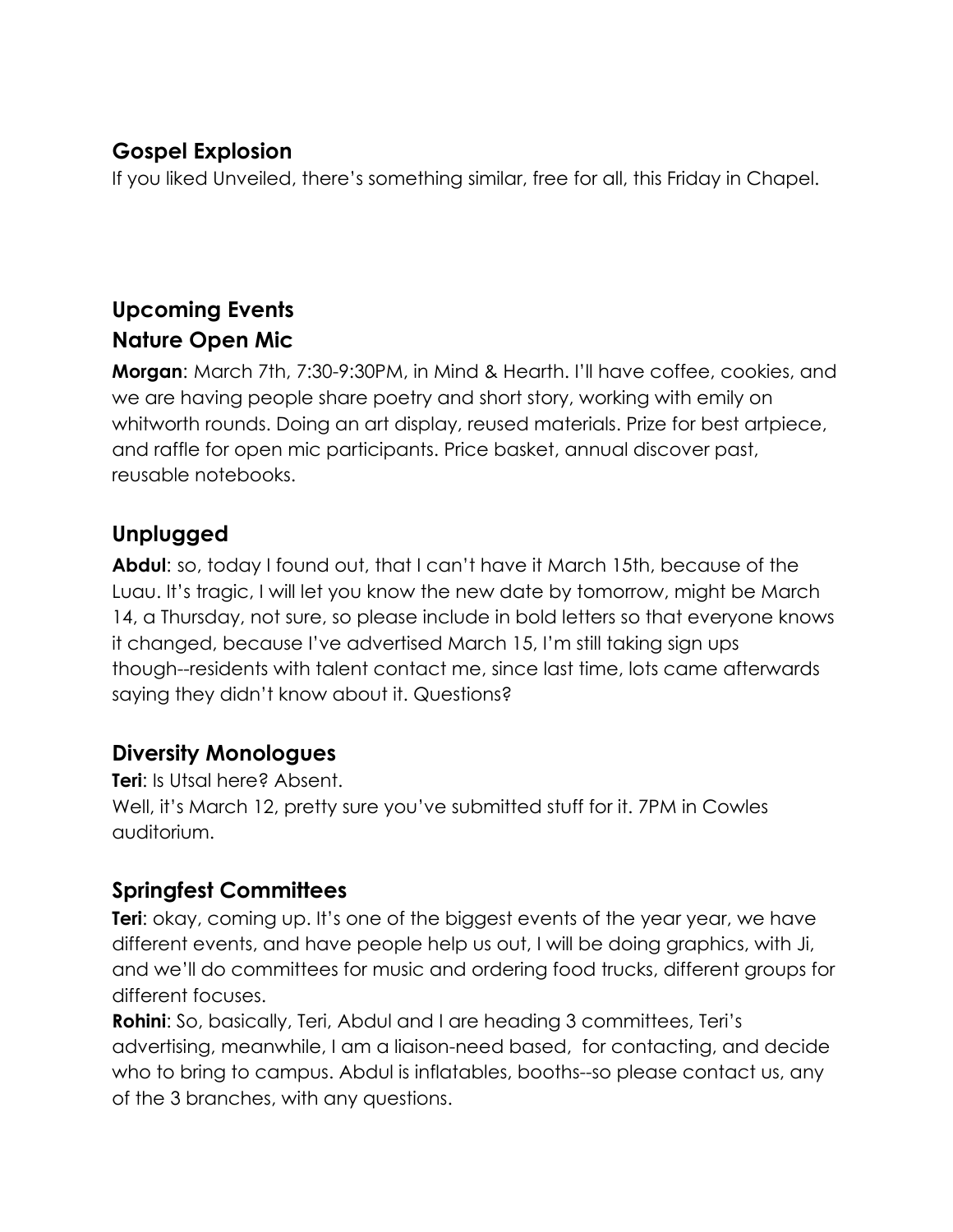**Teri**: If you wanna join, it'd be great, the bigger, the sparklier, contact us, we can work together. You have your ideas incorporated, as well.

### **Constituency Reports Ballard**

**Katie R:** So Ballard is good, awkward middle school dance is coming up next Friday, I've made posters, find them in your mailboxes, and yeah, it'll be super fun. The posters have a picture of our BMac team from when they were in middle school, cringey, but best thing in world. Should show up! **Andrews**: need help?

**Katie R:** BMac is helping, also, I'll be having a sleepover this Friday, we will do it to decorate posters and things, you don't have to, but come through. **Andrews**: rather not. Thank you!

### **Arend**

**Lauren**: We're having the Arend Lock In March 8th, last week, had one water bubble in 3 East, so facilities turned off the heat, and they think they know how to fix it. I got comments about pool table, to try to fix it or buy a new one. I want to do something in April for autism awareness, I spoke with one resident's friends, had some cool ideas, get some others too.

**Chris**: Also, this is on something I asked about with Jason during a meeting, but we want to plan a date for an all-residence hall event, maybe next year, too many resources to gather in such short amount of time, and to make sure it's handicap accessible.

#### **Oliver**

**Emily:** So the person who was throwing up in sinks stopped, mouthwash person stopped. Somebody was stealing furniture, returned a week later. They're all crazy.

**Lizzie**: Can we add that in the minutes?

**Emily**: Everyone I've talked to is super happy, great, everyone loves each other, happy Oliverian family.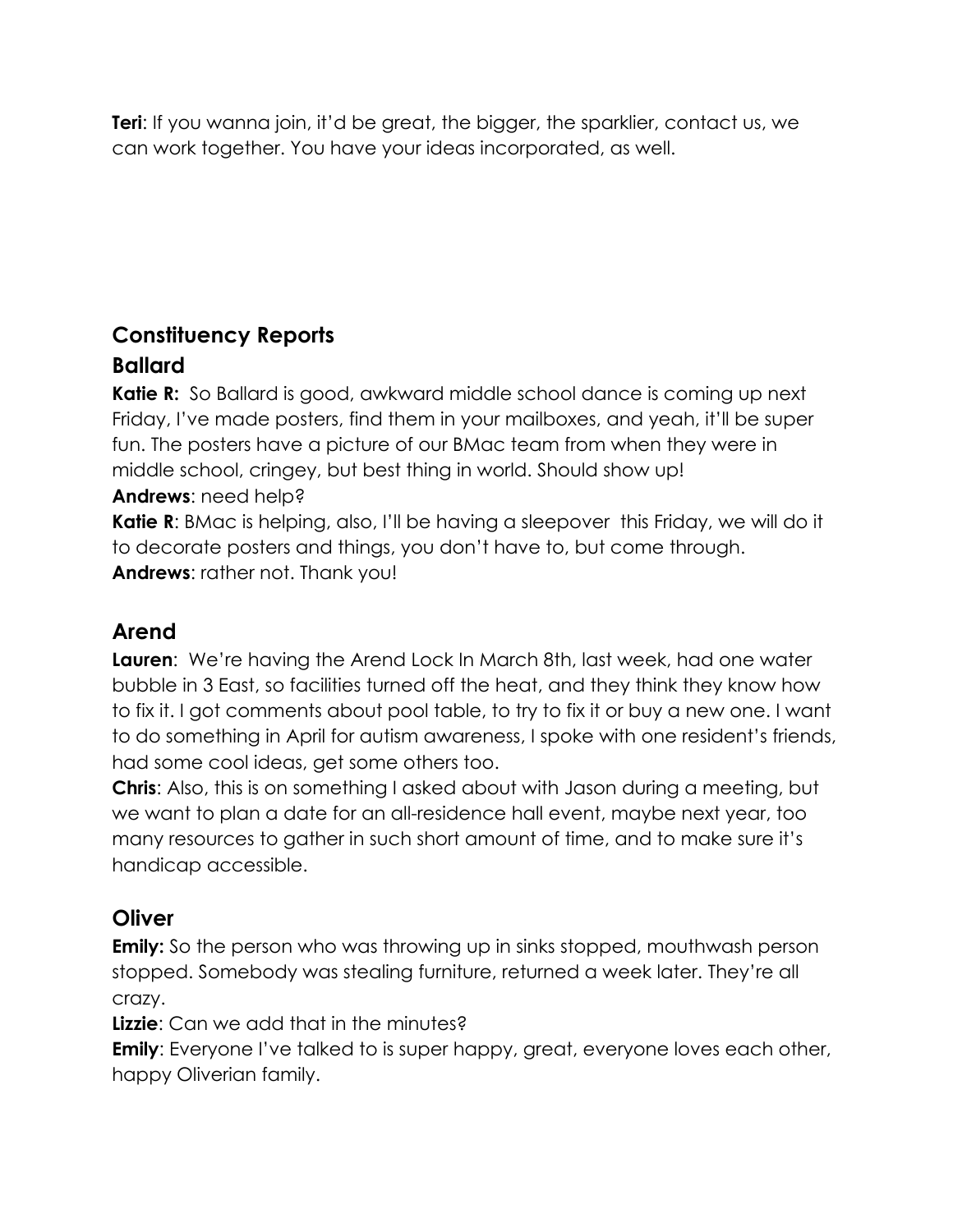### **GER**

**Karen**: another meeting with international students last Friday, want to make it a weekly thing, went really well, after, a smaller group of students met, where we want to be more concise, and so had a really good discussions about needs. Mentioned things like bettering the ISC, increasing cultural coordinator funding, different things, work on things one by one. And everyone's good.

#### **Off-Campus**

**Lizzie**: so had movie night last weekend, great. Thanks Sarah; it was lowley, what people wanted. We've done big scale events, but wanted something for people didn't like to dance. Tentative Rollerskate event coming up March 9 coming up quickly, Saturday night, 9-11PM.

#### **Gracey Jo:** need help?

**Lizzie**: Ton of help, cause it's crazy. As many as you, sign up sheet soon. Saturday, two saturdays from now.

Send out form earlier this week about reports, want to share some stuff: People didn't know what was ASWU or not. People liked surveys, so having opportunity to speak, figure out how to get their voice directly, important since I can't talk to everyone, good for me to know.

People mentioned they wanted to see a lot more of LGBTQ+ related events, and on the other hand, more conservative speakers. Different responses about speakers people wanted to bring.

**Erik**: People like 90's dance, in every response.

**Andrews**: Okay, send me the reports by Friday?

### **BJ**

**Katie L:** very similar responses, don't know ASWU events, then when I tell them some, they remember, and for many of them, oliver twist came up a lot, so congrats on that. The bus passes, only 1-2 actually used them, but all want them to stay, keep in mind that, please. One day, about 3 residents talked about concussions, and the ice, and how some people are seriously getting hurt, I feel that it's been more icy on ground, I know it's the weather, can't help it, but don't remember ground being so slippery last year. They also made a point on speakers, we need to do better job at vetting, so they recommended having one speaker, and to need another side at same event or later. Like, for this pro-life speaker, having a different speaker come at another time, need to be balanced.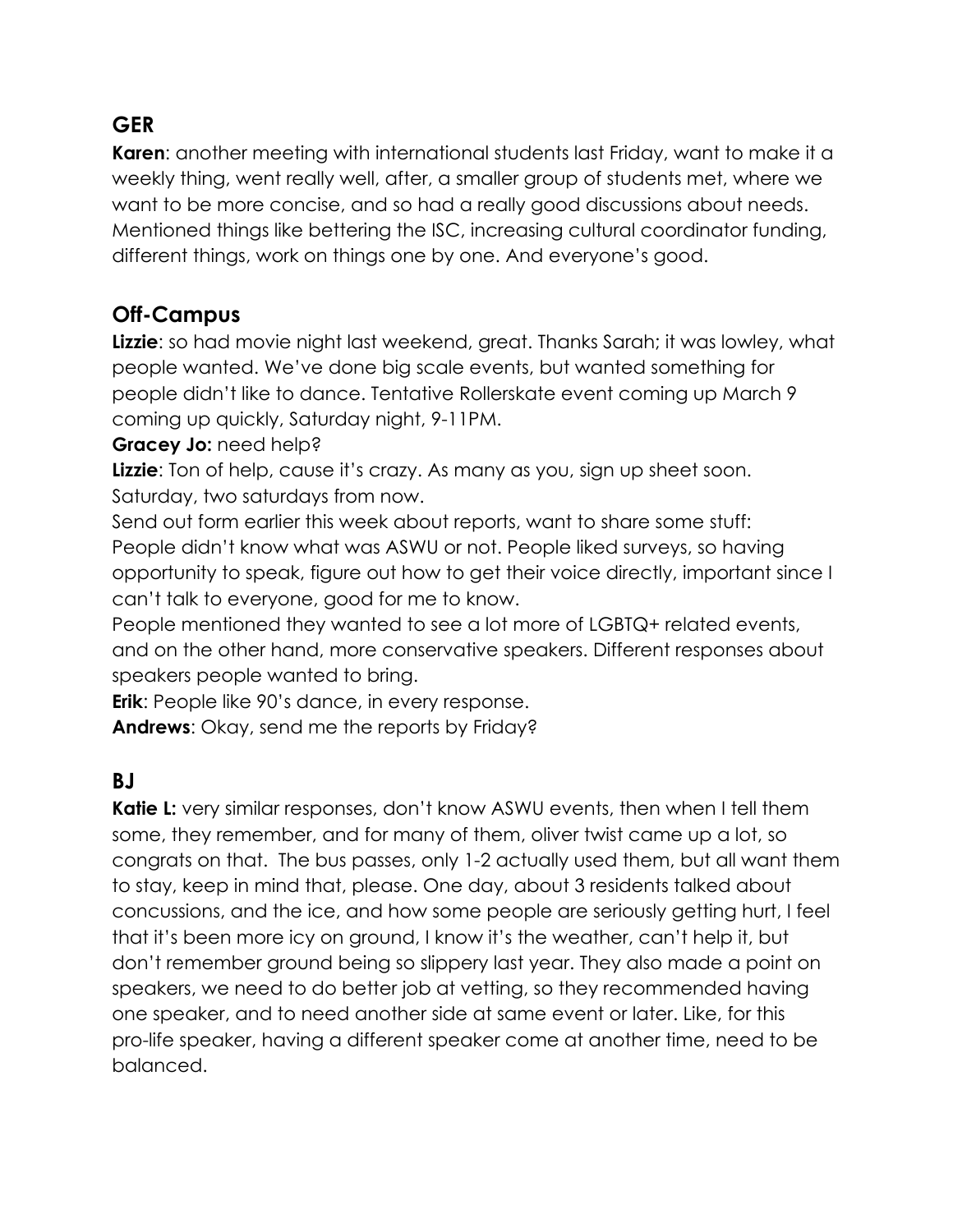#### **Mac**

**James:** so similar to sarah, during constituency reports, regarding bus passes, people said they would want others to have it but none use it; a group of people said, don't say that, cause they'll take them away, pretty interesting. Two candidates for senators are here, Isaac and Stephan. **Andrews**: Submit your applications, due March 11.

#### **Boppell**

**Sarah:** hole in ceiling is gone, that's great. I have found out that lot of Boppellians are asked, what do you want me to call them? Emily: It's neat name!

Sarah: So Boppellians, like 80% didn't have bus passes, but they said didn't want their answer to influence whether they'll be taken out. Pretty generous and cool. CBS adaptation tonight, and speak about roommate conflict during primetime.

#### **Stewart**

**Andrews:** Almat isn't here for updates.

#### **Warren**

**Jose**: So I still have the new whiteboards there, in their boxes, not up yet, Andrews: Still?

Jose: You know what, facilities, man, they're busy. For my constituency report, I found that people are confused on what events are ASWU and not, to which I say I know you have, I saw you at Monster Mash… They had mixed responses on bus passes, yes, they did use them, once or twice a month, rarely. Many actually would say that they don't think their voice is heard, but it might be because they haven't felt the need to use their voice. I don't know if this can change, but having the ASWU meeting here, and also advertise it more, I guess, and for the campus vibes section, make it known it's not just assembly that speaks, since it's confusing when to talk.

### **Duvall**

**David**: not much, the toilet downstairs is flowing again, even after getting it locked down, somebody managed to use it. Had to deal with that. **Andrews**: What do you mean, deal with it?

**David:** figured it might flush it--I didn't enjoy it. Now it's more locked down. Anyone want to check out the fallout zone, I'd be happy to show you. Don't wanna worry about it anymore.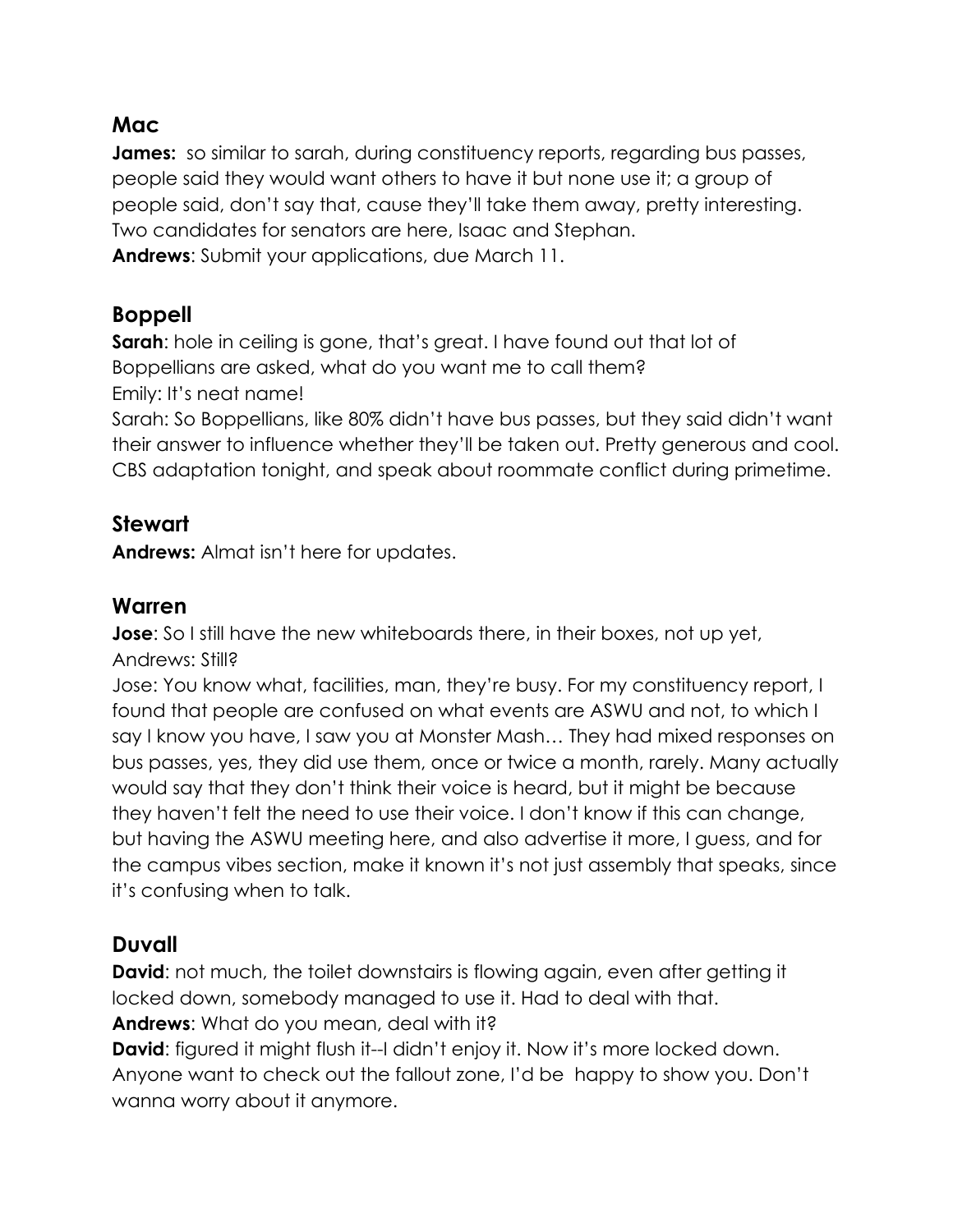#### **Campus Vibes**

**Emily:** So for the bus passes, some of my constituents don't have them or need, but some suggested that instead, the passes be for international students, since it's hard to travel for them, can't get license.

**Karen:** I talked about this a couple of times with the groups, and we need bus passes, since we don't have rides, but we're also thinking of having a van on weekends to do grocery shopping.

**Sarah:** As a non-senator and English lover, I'm a part of Script, University Undergrad which publishes student work, and we publish it for you guys. Not just English majors, but all students, officially published, you can add it in your resume, if you like to write. New submission deadline is March 2nd, before Spring Break. If you or someone you know is creative, encourage to submit, we want all people to participate.

**Teri**: Can we turn the same thing from Diversity Monologues or is it considered plagiarism?

**Sarah**: We're not necessarily looking for monologues, looking more for poetry, fiction and nonfiction, if you can adopt it for nonfiction essay, yes!

**Amber:** Been saying this for weeks, but tomorrow is our basketball game, fieldhouse at 7PM.

**Ji:** couple of things, my spam time. I have a sheet. If you could do help next Wednesday, we're having a Social Media Promo Event, if you follow ASWU in all media, you can get a hat, a mug, a cheykane, according to Jason, and a bag, on top, as well as candy, chocolate or cookies, once you spin the wheel. It has to be Twitter, Snapchat, Instagram, and it'll be next Wed 11:30-3:30, also, Senators, there's a poster in your mailboxes, have it in there. Zone reps, I have something to get you to work, based on where you live, so bear with me. Mitchell--the art building, U-Rec, Westminster and Weyerhaeuser. Karen--ISC, and field house. Chris--Rob, Lindaman, Library. Eji--chapel, McEachran, Dixon. Gracey Jo--Hawthorne, sorry, it's far, and Eric Johnson and HUB.

**Gracey Jo:** I counted, Hawthorne, it's 3 min walk.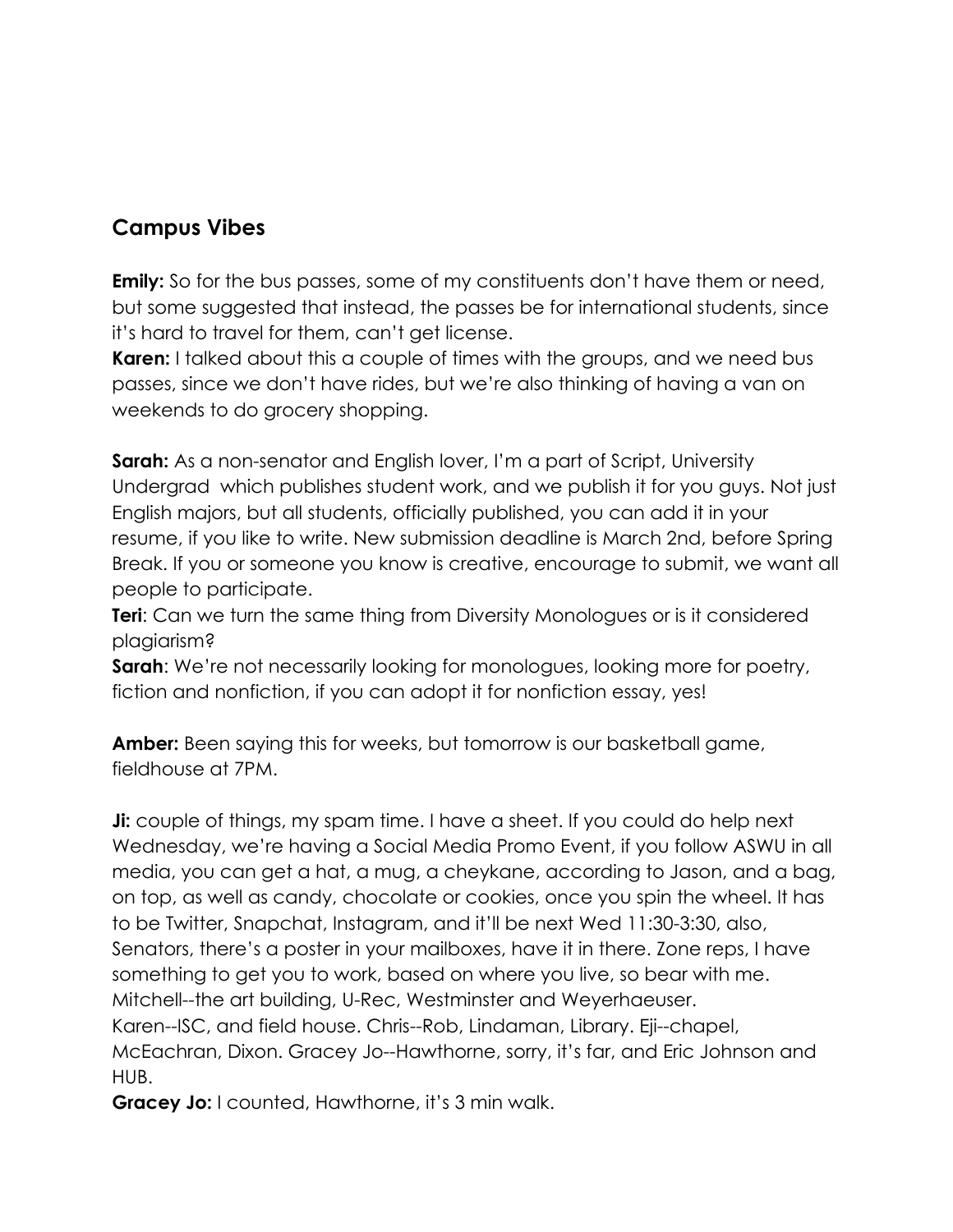**Katie R**: If you are in the ASWU team, can you spin the wheel? If you help, there may be an incentive; maybe not spin the wheel, not right now. Until I buy more stuff, high possibility that you get an incentive.

**Rachel:** I'm the secretary of Generation Action Club, and we have a reproductive products drive, going from Feb 25 to March 1st, I have a poster in HUB, and we are accepting condoms, tampons, pads, etc. which will go to a local youth shelter. I have bins in HUB and all residence halls. **Katie L**: need help, or senators?

**Rachel:** We have the bins, just spread the word.

**Katie L:** flyers?

**Rachel:** We have a big poster in HUB, and we have the flier on what to put in bin taped to it.

**Drew:** So from the URec, coming up for spring break, we have a skiing and surfing trip in California. Spread the word, we have lot of space. Right now, it's \$395, until March 1st, goes up to \$450. Tomorrow is National Rec Day, and so the URec is having a photobooth in dining hall, and if you post the picture, you can get a Rec Day t-shirt.

**Grace:** I'm on women's lacrosse team, and we will have our first ever game with our first ever team next Thursday at pine bowl, 3 PM. Come through!

**Jason**: all of ASWU, the number of coordinator and exec positions are down, so we need to spread word about joining our awesome team; tell residents. Deadline is March 1st, March 11 for senators, and we wanna have lots so we can choose the best candidates for a great ASWU next year. **Ji:** do we know when website will be accurately reporting applications? **Jason:** it's running now.

**Chelsea:** I don't know anything about the website. Today, I took the list of interested people from leadership fair, and Imma send them to you, straight to you. Don't be wondering why you may receive random unfamiliar emails, it's them.

**Talya:** when are coordinator position applications due? **Andrews:** March 1st, next Friday.

**Shout outs**